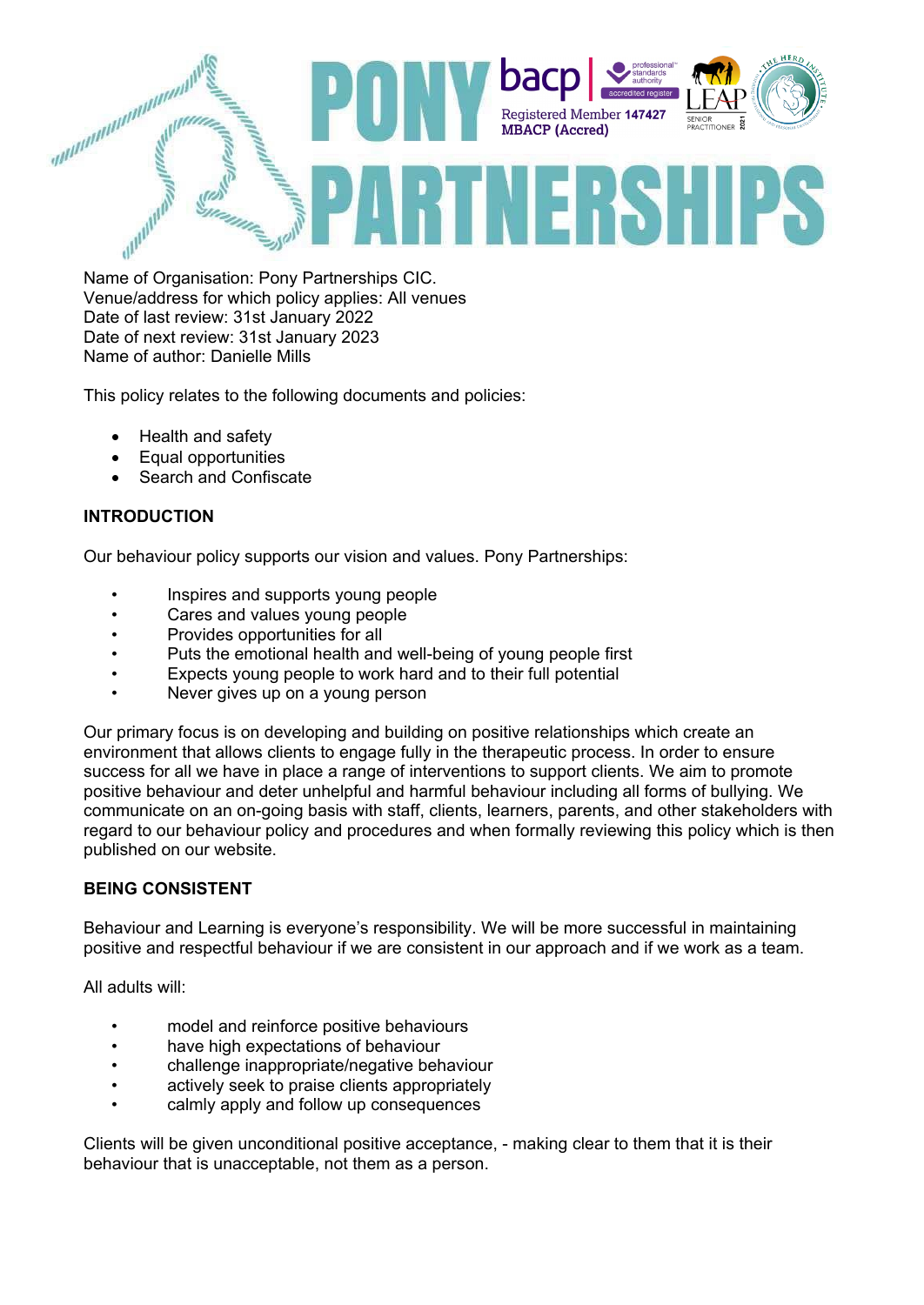Racism, sexism, and discrimination and bullying of any kind, towards people or animals, will not be tolerated.

All clients will be fully involved in reviewing rules and working towards managing their own behaviour. Clients and client groups will take part in an activity at the start of each programme to design their own ground rules to keep to throughout the therapy. The therapist may suggest appropriate ground rules they feel may have been left out.

Incidences of unacceptable behaviour will be recorded, and issues dealt with in line with Pony Partnerships policies and procedures. Pony Partnerships continues to develop protocols to provide guidance and support staff to staff in dealing with a range of situations/circumstances. For example – dealing with drug related incidents; bullying; violent behaviour being exhibited. These will be regularly reviewed and updated.

# **Guidelines for implementation:**

# **Code of Conduct**

- A Code of Conduct will be agreed and applied consistently across Pony Partnerships. This will be reviewed regularly.
- Staff will cover the Code of Conduct/agreed Ground Rules at the start of each session to ensure that all clients understand.
- The Code of Conduct/agreed Ground Rules will be prominently displayed throughout the sessions and will be referred to regularly.
- Parents will be informed of the Code of Conduct, reminded regularly, and offered guidance about how they can support their child in meeting agreed expectations.
- All visitors will be made aware of the Code of Conduct/agreed Ground Rules.

## **Consequences**

- All consequences should have a learning focus, build relationships, and encourage clients to take responsibility
- Restorative approaches are encouraged and supported
- Consequences do not have to be heavy to be effective but must always be followed through as agreed and dealt with consistently.
- Exclusion from therapy/groups should only be used as a last resort and should be for as short a time as possible. The decision to exclude can only be made by the Manager and Lead Therapist.
- Once a consequence has been agreed and implemented, clients will be helped to experience a fresh start. The criticism of a client's unacceptable behaviour will be given privately and not in front of others.
- All staff will follow the agreed procedures to log incidents and inform parents/referrers. This data will be monitored regularly.
- In the event of a very serious incident staff will contact the Manager/Directors immediately. All such incidents will be thoroughly investigated, and written accounts will be recorded by all parties involved independently.

Occasionally as a consequence of significant or repeated behavioural incidents a review of their programme will be required. This will be in consultation with parents and will be a short- or mediumterm response which will be regularly reviewed. All staff involved with the young person will be fully informed of any outcome so that a consistent approach can be maintained. Pony Partnerships

> Pony Partnerships CIC (12448033) Registered Office: 84 Cheal Close, Derby, DE72 2DY